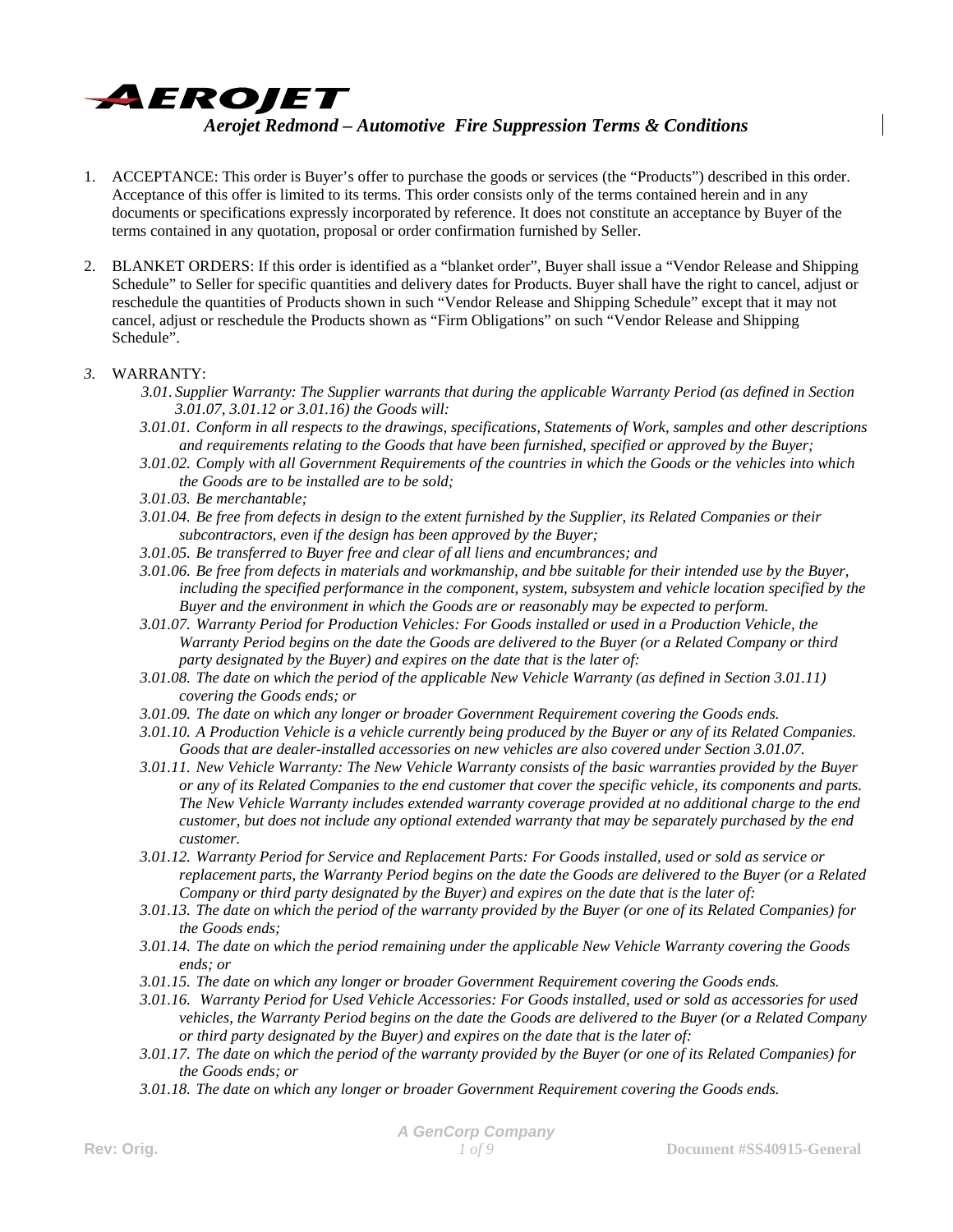

- *3.01.19. Change in Warranty: The Buyer (or a Related Company) may change the New Vehicle Warranty or any warranty offered by it covering the Goods. If the change is made after the Production Purchase Order has been issued, the Buyer will promptly notify the Supplier of the change in a Written Notice. See Section 8.03.*
- *3.01.20. Long Term Durability Requirement: If the Production Purchase Order includes a Quality/Reliability Statement of Work, the specifications and requirements in it are in addition to the obligations of the Supplier specified in this Section 3 and Section 20.*
- *3.01.21. Warranty Programs: If the Supplier and the Buyer (or any of its Related Companies) have entered into a Warranty Program Agreement covering the Goods, it will specify the extent to which its terms take precedence over the relevant provisions in the Global Terms and Conditions. A Warranty Program Agreement will not affect the Supplier's obligations under the provisions of Section 20, unless the Warranty Program Agreement expressly provides otherwise.*
- *3.01.22. Claim for Breach of Warranty: The Supplier's Warranty and any rights of the Buyer to make a claim under it will be effective even if the Buyer has accepted all or a portion of the Goods.*
- 4. QUALITY ASSURANCE: Seller shall qualify as an acceptable vendor in compliance with the requirements of current revision of Buyer's supplier quality systems requirements within a reasonable time after Seller accepts Buyer's initial order for Products. Seller shall also supply initial samples and documentation per the Production Part Approval Process (PPAP) for Buyer's approval prior to the commencement of production runs by Seller. If Seller does not supply reports as required, Buyer may either reject the samples or inspect and test the samples itself and invoice Seller for such work at the rate of \$100.00 USD per hour. After its initial qualification, Seller shall maintain its status as an acceptable vendor under Buyer's supplier quality system requirements.
- 5. PRICES: The prices shown in this order shall be firm unless Buyer has expressly agreed to adjust the prices shown during the performance of this order. The prices shown include all charges by Seller for packing, reusable containers, and transportation to the point of delivery. The prices shown also include all applicable federal, state and local taxes except taxes with Seller is required by law to collect from Buyer. Seller shall show taxes which it is required by law to collect from Buyer separately on its invoices and shall not invoice any tax for which Buyer has furnished a valid exemption certificate. Seller represents that its prices charged for Products under this order are at least as low as the prices charged by Seller to buyers of the same kind as Buyer under conditions substantially similar to those specified in this order.
- 6. SHIPPING AND DELIVERY: Seller will comply with Buyer's "ship to" and "bill to " instructions as shown in this order or in the applicable "Vendor Release and Shipping Schedule". Seller will route its shipments in accordance with the instructions of Buyer or its shipping agent. Title to and risk of loss of the Products shall pass to Buyer upon delivery of the Products at F.O.B. Origin. Seller understands that Buyer establishes its manufacturing schedules in reliance on Seller's timely performance of this order and that time is of the essence in Seller's performance. Seller agrees to show the engineering revision level of the Products shipped on all shipping documents.
- 7. INSPECTION: Buyer, or Buyer's customer shall have the right to review any designs, drawings or specifications prepared by Seller under this order and to inspect and test Products at Seller's premises prior to delivery to Buyer. Buyer shall make such inspections and test so as not to delay the work unduly. Buyer shall also have the right to inspect Products at Buyer's plant within a reasonable time after delivery. Any review, inspection or test by Buyer under this section shall not relieve or excuse Seller from its obligations under this order.

### *8.* CHANGES:

- *8.01.*Changes To Buyer's Order: The Buyer may make changes to its order for the Goods at any time. These may include changes to the design, specifications, engineering level, materials, packaging, or place of delivery. The Supplier will make all changes requested by the Buyer. The Supplier may not make any change on its own without first obtaining the Buyer's consent in a Written Notice.
- *8.02.Notice: The Buyer will provide the Supplier with notice of any change through an amendment or revision to the outstanding Purchase Order, the issuance of a new Production Purchase Order, an RFQ or a Written Notice.*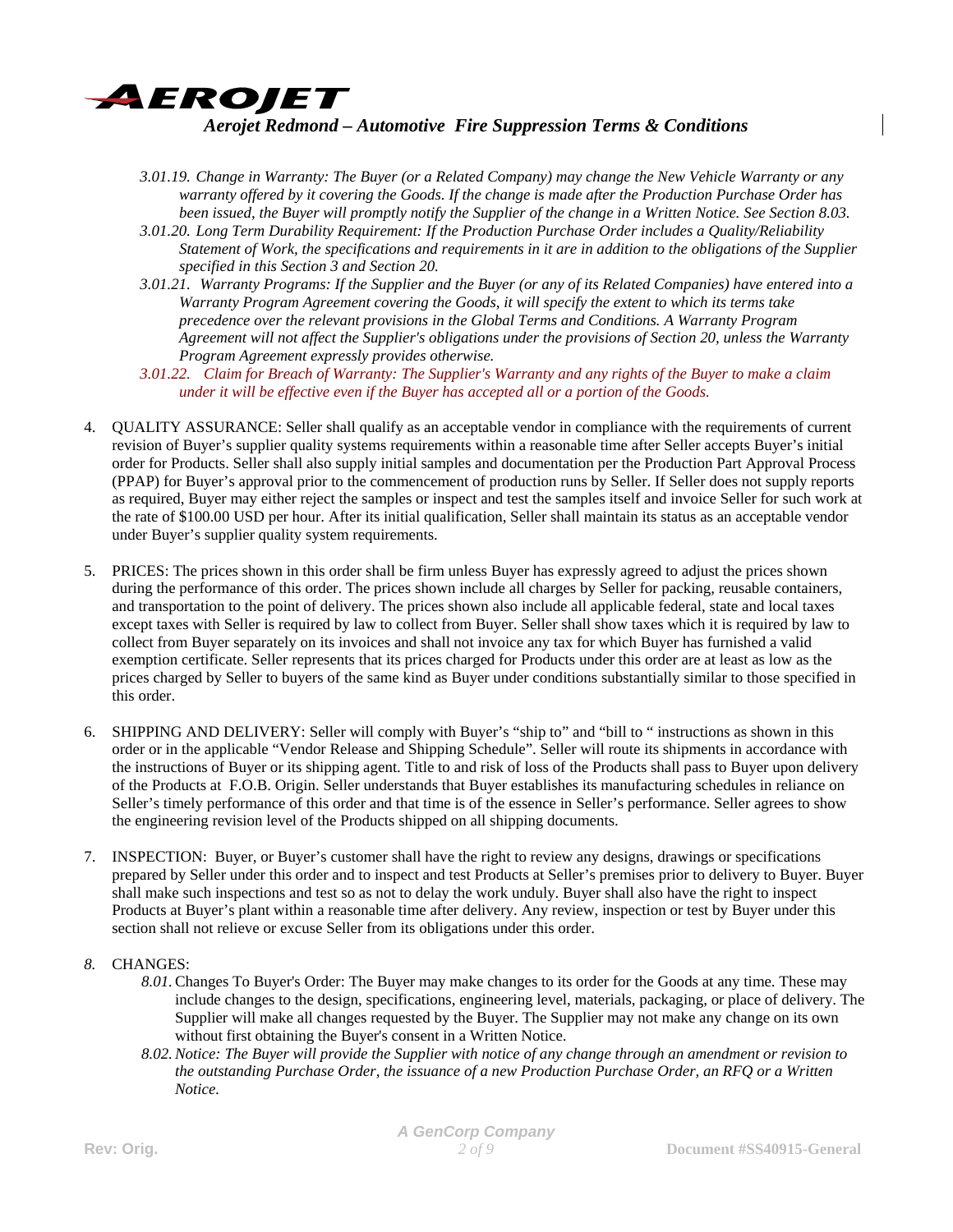

8.03. *Impact on Cost: The Supplier will promptly notify the Buyer in a Written Notice if the proposed change will affect cost or timing and provide substantiation of its claim. If the Buyer determines that an adjustment is appropriate, the Buyer and the Supplier will negotiate in good faith on an equitable price adjustment (up or down), a change in shipping or delivery terms, or other appropriate adjustment.t* In the event any dispute arises between the parties under or in relation to any contract change, the parties agree to explore resolution of the dispute through negotiation or alternate dispute resolution (ADR) techniques before pursuing full scale litigation. If either party believes that the dispute is not suitable for ADR techniques, or if such techniques do not produce results satisfactory to either party, then either party may proceed with litigation before any court of competent jurisdiction. Pending final disposition of any dispute hereunder, Seller shall proceed diligently with the performance of this Contract and in accordance with Buyer's direction

#### 9. INFORMATION:

- 9.01. If Buyer supplies drawings, data, design, inventions, computer software or other technical information to Seller to facilitate the performance of this order, then such information shall remain Buyer's property and Seller shall hold it in confidence. Seller shall not reproduce, use or disclose such information to others for any purposes other that the performance of this order without Buyer's prior written consent. Such information shall be either destroyed or returned to Buyer upon completion by Seller of its obligations under this order or upon demand, along with all copies Seller has made and all other documents in which such information has been incorporated.
- 9.02. Unless Buyer has entered into a separate written non-disclosure agreement with Seller, any information which Seller may disclose to Buyer with respect to the design, manufacture, sale or use of the Products covered by this order shall be deemed to have been disclosed as part of the consideration for order, and Buyer shall be free to use such information.
- 10. BUYER'S PROPERTY: All property used by Seller in connection with this order which Buyer owns and delivers to Seller, or pay Seller for, including, but not limited to, tools, dies, jugs, molds, patterns, fixtures and equipment and any replacement thereof, shall be and remain the property of Buyer. Buyer may remove or inspect such property at any time and Buyer shall have free access to Seller's premises for such purposes. All property owned by Buyer shall be marked as Buyer's property and used only for performing Buyer's orders. Seller shall maintain and repair such property and return it to Buyer in its original condition, reasonable wear and tear excepted, at the request of the Buyer.

Any order resulting form this proposal will be a 'build to print' therefore, clause 11, 12 13 and 14 are not applicable.

### *11. TITLE AND ENGINEERING DRAWINGS, SPECIFICATIONS*

- *11.01. Any drawings and specifications produced or acquired by Seller under this Purchase Order will belong to Buyer, subject only to Seller's patent rights, but without any other restrictions on Buyer's use, including reproduction, modification, disclosure or distribution of the documents or the information contained therein. To the extent such documents contain original work of authorship created in order to comply with this purchase order, the copyrights to such work shall be owned in accordance with the Copyrights clause of this purchase order. Seller agrees not to label any such documents with a notice asserting that the documents contain confidential or proprietary information of Seller. Any engineering drawing that Seller is required to prepare and furnish to Buyer will conform to the requirements of the local computer aided design standards of Buyer.*
- *11.02. All drawings, know-how, and confidential information supplied to Seller by Buyer and all rights therein will remain the property of Buyer and will be kept confidential by Seller in accordance with paragraph f of the clause entitled, INFORMATION AND DATA Seller is licensed to use Buyer's drawings, know-how, and confidential information only for the purpose of fulfilling its obligations under a Purchase Order. In addition to the obligations of paragraph f of the clause entitled, INFORMATION AND DATA, Seller will not disclose such drawings to third parties unless this is required for Seller to fulfill its duties under this purchase order. Seller will inform Buyer in writing of any third parties to whom Seller subcontracts any of the work required under this purchase order specifying in detail the work which has been subcontracted to such third party. Seller will ensure that any third party to which Seller subcontracts any of the work hereunder is bound by all the terms and conditions relating to such work to which Seller is bound under this purchase order*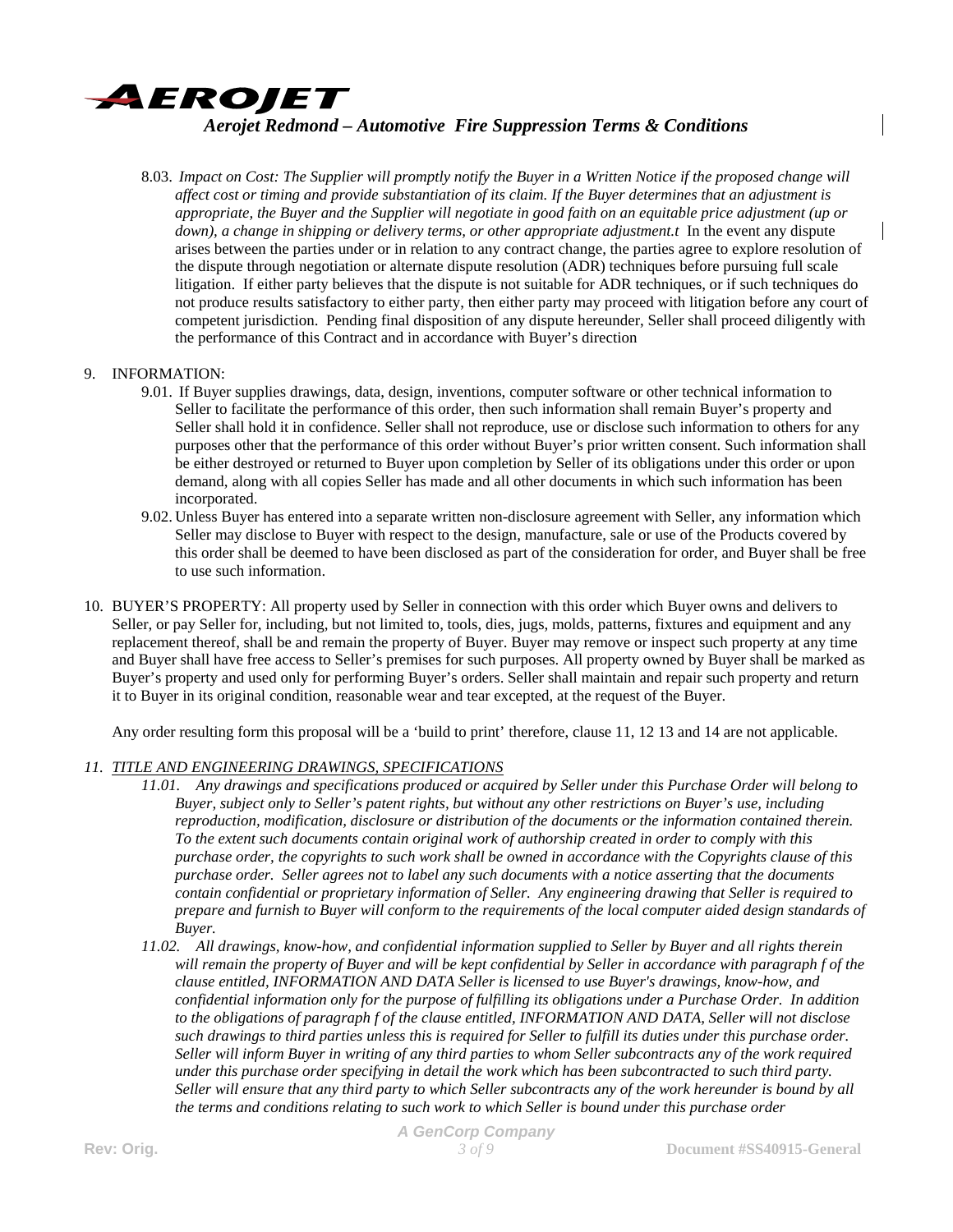

#### *12. INFORMATION AND DATA*

- *1.01.12.01. Seller will furnish to Buyer, or another party designated by Buyer, without restriction on use or disclosure all information and data Seller acquires or develops in the course of Seller's activities under this purchase order. Seller also will discuss with Buyer or another party so designated by Buyer, without restrictions on use or disclosure any potential design, quality or manufacturing problems with Supplies Seller worked on or produced pursuant to this purchase order.*
- *12.02. Seller will furnish to Buyer all other information and data of Seller which Buyer or its customer reasonably deems necessary to fit such goods into a vehicle, and to advise Buyer's customer on how to maintain such goods, and to understand and apply the information and data of paragraph (a) hereof, with no restrictions on use other than Seller's patent rights.*
- *12.03. Unless otherwise indicated in writing by Buyer, Seller will use reasonable care to prevent disclosing to others and will use only for the benefit of Buyer, (i) the technical information and data furnished by Buyer or developed or acquired by Seller in its work under this purchase order, prior development agreement or early sourcing agreement for Supplies related to or using such technical information or data, and (ii) information relating to any portion of Buyer's or Buyer's customer's business that Seller may acquire in the course of Seller's activities under this purchase order, prior development agreement or early sourcing agreement. This obligation shall continue so long as any purchase order for Supplies related to or using such technical information or data is in effect and for a period of two years thereafter. This obligation will not apply to information that is or becomes publicly known through no fault of Seller. Nevertheless, Seller may disclose the information and data of subsections (f)(i) and (f)(ii) hereof to third parties if this is required for Seller to fulfill its duties under this purchase order and such third parties have agreed to conditions at least as stringent as those contained herein.*
- *12.04. .In the event Seller provides Supplies under a purchase order in production quantities for use on Buyer's products, and Seller refuses or is unable to provide, under commercially reasonable terms, such Supplies to Buyer in additional markets after receiving written request from Buyer, then effective 60 days after receiving such written request, Seller grants Buyer a permanent, paid-up, nonexclusive, worldwide license, with a right to grant sublicenses to any of its associated companies, in such additional markets under all intellectual property rights under which Seller has a right to grant licenses, to make, have made, use, have used and sell the Supplies and derivatives thereof in the manufacture of vehicles manufactured by or for Buyer's customer or any of its associated companies and the worldwide sale of such vehicles. Seller shall also cooperate with Buyer in the exercise of such license including providing, without restriction on use, reproduction or disclosure, all information and data deemed necessary by Buyer.*
- *12.05.*
- 13. PATENT INDEMNITY: Seller shall indemnify Buyer, its successors, assigns, agents, customers and users of the Products against loss, damage, or liability, including costs and expenses, including attorney's fees, which may be incurred on account of any suit, claim, judgement or demand involving infringement or alleged infringement of any patent, copyright, industrial design, right or other intellectual property rights in the manufacture, use or disposition of the Products supplied under this order, if the Products delivered under this order are produced to a specification or design other than one provided by Buyer. It shall be a condition of this indemnity that Buyer shall notify Seller of any suit, claim or demand against it and, shall permit Seller to defend or settle such suit, claim, judgement or demand.
- 14. RELEASE OF INFORMATION AND ADVERTISING: Seller and Buyer agree that this order is confidential business information. Neither of them, without the prior written consent of the other, shall make any news release or public announcement of the order or advertise or publish the fact that Buyer has placed this order with Seller.
- 15. ASSIGNMENT: Seller may assign this order or any of Seller's rights or duties under this order, or subcontract the performance of any of its duties under this order, only with Buyer's prior written consent. The terms and conditions of this order shall bind any permitted successors and assigns of Seller.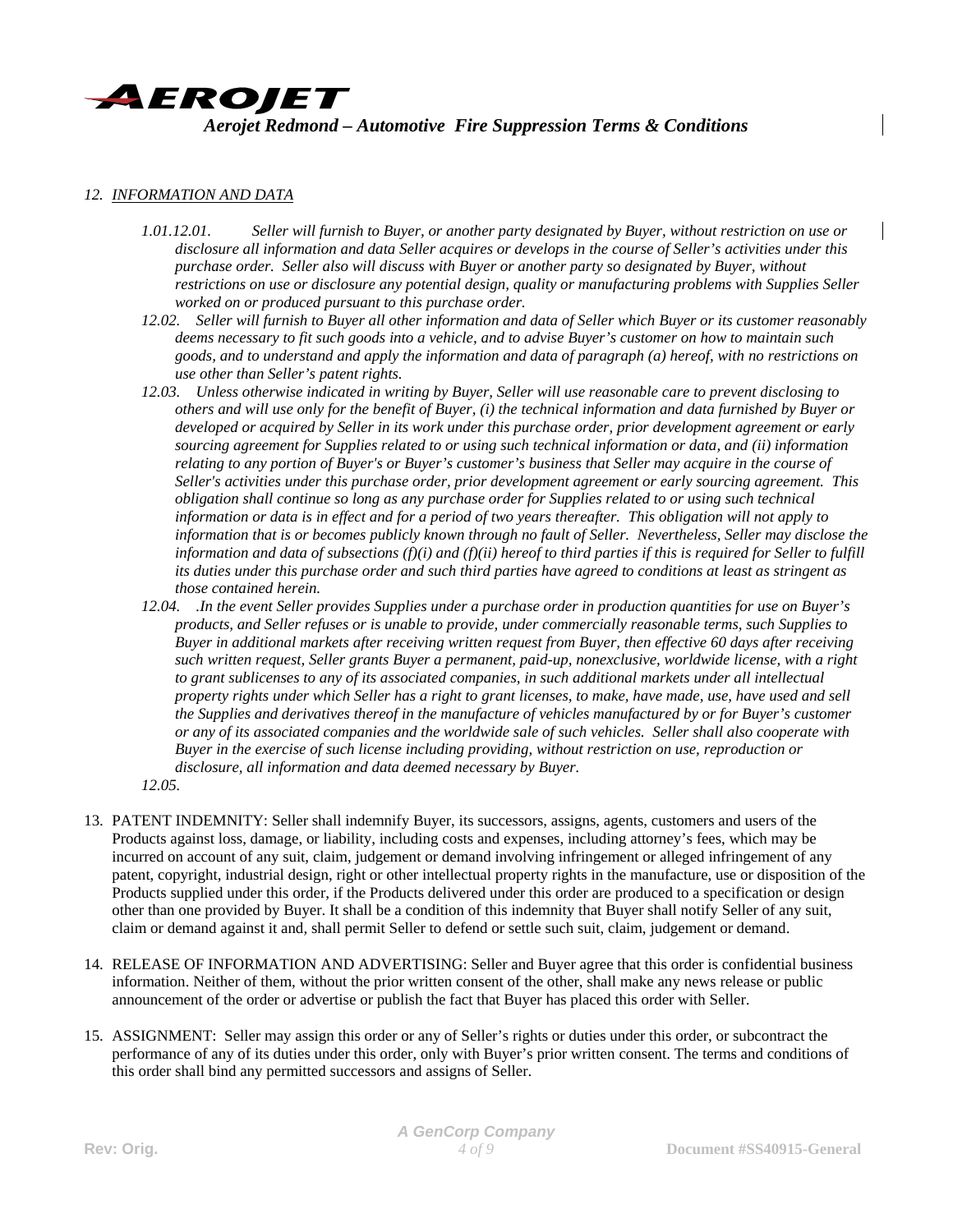

16. EXCUSABLE DELAYS: Neither Seller nor Buyer shall be liable for damages for delay in or prevention of its performance of this order arising out of causes beyond its reasonable control, including, but not limited to, acts of God or the public enemy, acts of any Government in either its sovereign or contractual capacity, fires, floods, strikes or other labor disputes, or freight embargoes. It shall be a condition of excuse under this section that the part seeking excuse notify the other party in writing within ten (10) days after the beginning of any cause which may excuse performance under this section. If all or any material portion of Seller's performance of this order is excused under this section for a period exceeding ninety days, Buyer shall have the right to terminate this order without further liability to Seller.

### 17. TERMINATION RIGHTS:

- 17.01. Buyer may terminate the performance of work under this order (or any part thereof) at any time without cause upon written notice of termination to Seller. Upon receipt of such notice, Seller shall, unless the notice directs otherwise, immediately discontinue work under this order. Within thirty days after receipt of the written notice of termination, Seller shall submit any claim for its expenses resulting from the termination and Buyer shall promptly make a reasonable settlement of the claim.
- 17.02. Buyer may terminate the performance of work under this order (or any part thereof) for cause upon written notice of termination to Seller if (a) Seller fails to cure any material failure to perform, discharge or fulfill its obligations under this order to the reasonable satisfaction of Buyer within ten days after receipt of a written notice from Buyer that Buyer considers Seller to be in default under this order; or (b) Seller, without the prior written consent of Buyer, assigns or transfers all or part of its rights and obligations under this order to another person either voluntarily or by operation of law; or (c) Buyer has reasonable grounds for insecurity about Seller's ability to continue to perform this order satisfactorily, including Seller's ability to maintain acceptable quality standards and delivery schedules, or a satisfactory financial condition.
- *17.03. No Other Liability: The Buyer has no liability to the Seller or any Related Company of the Supplier for lost profits, unabsorbed overhead, capital investment, interest expense, product development and engineering costs, facilities and equipment rental or purchase or rearrangement costs, unamortized depreciation costs, penalties, or general or administrative charges, whether incurred directly or indirectly by the Supplier, any of its Related Companies, or their suppliers, except to the extent provided in Section 18.*
- 18. HAZARDOUS MATERIALS: Seller shall notify Buyer of all "hazardous materials" (as that term is defined in applicable federal, state and local statutes) which are contained in the Products. Seller shall furnish Buyer with copies of all applicable " Material Safety Data Sheets" for Products no later than the initial shipment date under this order. Seller shall also comply with all laws, orders and regulations pertaining to the use, storage and disposal of restricted, toxic, and hazardous materials.

#### 19. RECALL CAMPAIGNS:

- 1.01.19.01. Seller shall indemnify and hold Buyer harmless against all loss, liability, cost or expense incurred by Buyer if Buyer recalls from Buyer's customers or others any Products furnished hereunder or an end product employing any such Products as a part of component thereof or repairs, replaces or refunds the purchase price of , or makes any field service action with respect to, such Products or end product. This indemnity shall apply only if the recall, repair, replacement or refund (a) is required pursuant to applicable statues, laws or regulations or (b) in Buyer's reasonable commercial judgement is necessary to preserve Buyer's commercial reputation as a supplier of reliable, high quality products.
- 19.02. If Seller's Product is not the sole cause for such action by Buyer, then Buyer shall apportion its costs, damages and expenses as it shall determine is reasonable and equitable.
- 19.03. Buyer and seller shall each use reasonable efforts to inform the other promptly after learning of facts which may require a recall, or repair, replacement or refund pursuant to this section. Buyer shall have the right, without the consent of Seller, to report to any administrative or regulatory body, any information which Buyer obtains indicating that the Products furnished by Seller either fail to conform to any standard required by law, or constitute or create themselves or within the end product of which they are a part or component a situation requiring recall or notice as defined by the applicable law. Seller shall prepare, maintain and file with the appropriate agency those records and reports relating to the manufacture, sale, use and characteristics of the Products furnished to Buyer under this order which may be required by any federal, state or local law or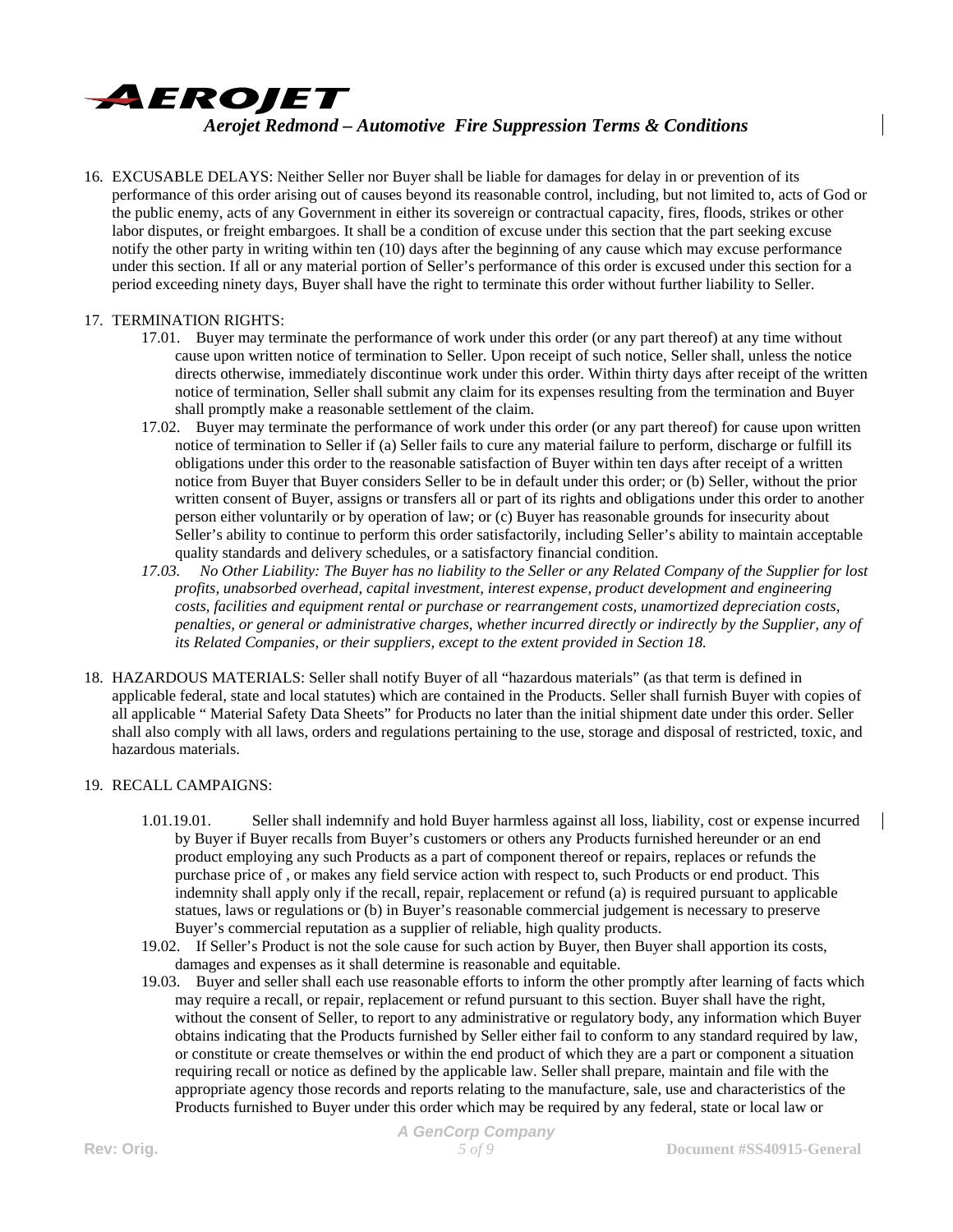

regulation concerning the manufacture, sale or use of the Products or the end products of which the Products may be a part or component.

- 20. GOVERNING LAW: This order shall be governed by the law of the state of Washington, including the Uniform Commercial Code, but excluding the provisions of the United Nations Convention on Contracts for the International Sale of Goods, and excluding Washington law with respect to conflicts of law.
- *21. CONTINUING OBLIGATIONS: SEVERABILITY: The obligations of the Buyer and the Supplier under the following Sections will survive the expiration, non-renewal or termination of the Purchase Order: 3, 8, 11, 12, 13, 14, 15, 18, 20, 29,and 30.*
- 22. EXPORT, TRADE CREDITS, OFFSET & COUNTER TRADE CREDITS: To the extent permitted by law or Treaty, Seller shall assign to Buyer all such credits which arise from this order with the right to reassign such credits as determined by Buyer.
- 23. GOVERNMENT CONTRACTS: If this order contains a "Contract Number" on the face hereof, the following Federal Acquisition Regulations (FAR) clause is incorporated herein by reference, except the "Contractor" means Seller, "Subcontractor" means Seller's Subcontractor, and "Contract" means this Order: SUBCONTRACTS FOR COMMERCIAL ITEMS AND COMMERCIAL COMPONENTS (APRIL 1998) – FAR 52.244.6.
- 24. ENTIRE AGREEMENT: This order, including all documents incorporated by reference, contains the entire agreement between Buyer and Seller with regard to the purchase and sale of the Products sold under this order. This order supersedes any prior agreements or discussions (whether written or oral) between Buyer and Seller about this order. No amendment or modification to this order (other than a written notice of change issued by Buyer under Section 8) shall be valid unless made in writing and signed by a duly authorized representative of each of Buyer and Seller.
- 25. NO WAIVER: No modification or waiver of any provisions hereof will be effective for any purpose unless such modification or waiver is specifically set forth in writing signed by a procurement representative of the party to be charged with such modifications or waiver. No waiver of any right or remedy in respect to any occurrence or event on one occasion will be deemed a waiver of such right or remedy in respect of such occurrence or event on any other occasion.
- 26. OFFSETS: Buyer may offset against any sums otherwise due Seller any amounts Buyer in good faith claims to be due from Seller, whether such claims arise under or outside this order.
- 27. GOVERNMENT REGULATIONS: Seller shall not, in performing the work required by this order, discriminate against any employee or applicant for employment because of race, religion, color, sex, national origin, age or handicap. Seller will comply with all provisions of the Civil Rights Act of 1964, as amended; the Age Discrimination in Employment Act of 1967, as amended; the Rehabilitation Act of 1973; the Vietnam Era Veterans Readjustment Act of 1974; and Executive Orders No. 11246 of September 25, 1965, and No. 11141 of February 12, 1964; and of the rules and regulations created thereby and requirements of the Clean Air Act; Federal Water Pollution Act, as amended; and Executive Order 11738, dated September 10, 1973.

### 28. QUALITY PRODUCT:

- 28.01. Buyer requires 100% quality parts and on-time delivery performance, based upon appropriate information. Buyer will not be obligated to accept substitutions, untimely deliveries, deliveries in quantities other than those ordered by Buyer or deliveries of goods failing to conform to Seller's warranties contained in Warranties clause hereof. Time is of the essence in this order. Seller will immediately give written notice to Buyer of any actual or potential cause or event which threatens the timely performance of this order.
- 28.02. *Buyer's Options:* The buyer is entitled to: (a) reject the nonconforming Goods, return them to the Supplier and, at Seller's option, deliver conforming Goods; or repair them. In any event the Supplier will bear the risk and expense of the remedial action undertaken by the Buyer and the Supplier.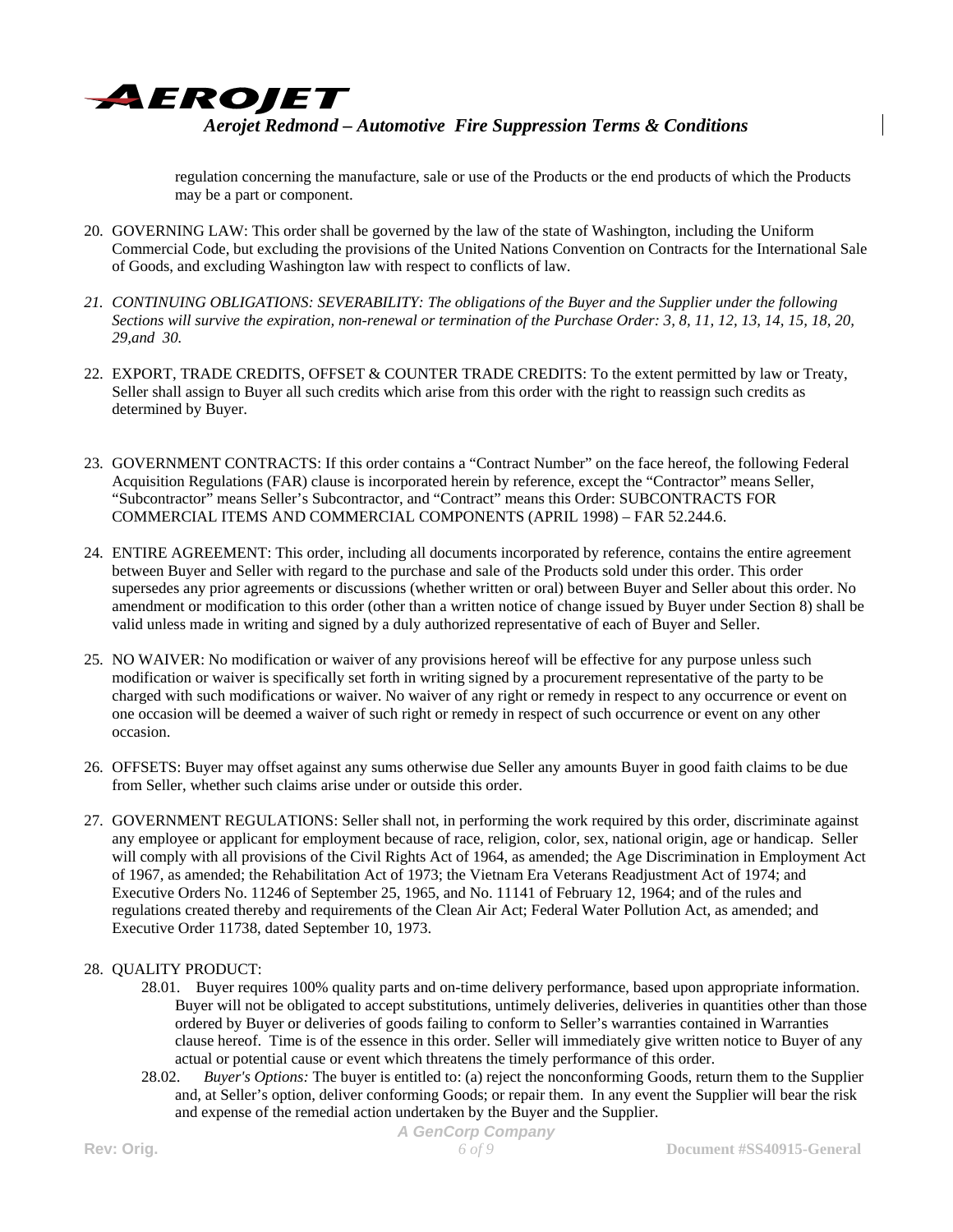

- 29. NO THIRD-PARTY RIGHTS. *No Third-Party Rights Except as expressly provided in this agreement, no term, condition or right in or arising under any of the documents or Web-Guides relating to the purchase of the Goods gives or creates any third-party beneficiary rights or any other rights whether in law or equity to any person or entity other than the Buyer, the Supplier and their Related Companies.*
- 30. *AUDIT RIGHTS:*
	- 30.01. *If requested by the Buyer, the Seller will permit the Buyer to examine all pertinent documents, data and other information relating to the Goods, , the Seller's obligations under the Purchase Order, any payment made to the Supplier or any claim made by the Seller; View any facility or process relating to the Goods or the Purchase Order, including those relating to production quality; and Audit any facility or process to determine compliance with the requirements of the Purchase Order. Any examination will be conducted during normal business hours and upon advance Written Notice to the Supplier. The Supplier will use its best efforts to permit the Buyer to obtain from the subcontractors of, and vendors, to the Supplier the information and permission to conduct the review specified hereof.*
	- *30.02. Supplier Records and Facilities: If requested by the Buyer, the Supplier will permit the Buyer (which, for purposes of this Section 32, includes its authorized representatives) to:*
	- *30.03. Examine all pertinent documents, data and other information relating to the Goods, the Supplier's obligations under the Purchase Order, any payment made to the Supplier or any claim made by the Supplier;*
	- *30.04. View any facility or process relating to the Goods or the Purchase Order, including those relating to production quality; and*
	- *30.05. Audit any facility or process to determine compliance with the requirements of the Purchase Order, including those under Section 4.*
	- *30.06. Any examination under this Section 32 will be conducted during normal business hours and upon advance Written Notice to the Supplier.*
	- *30.07. Subcontractor Records and Facilities: If requested by the Buyer, the Supplier will use its best efforts to permit the Buyer to obtain from the subcontractors of, and vendors, to the Supplier the information and permission to conduct the reviews specified in Section 32, regardless of any other right the Buyer may have to that information or facilities.*
	- 30.08.

*30.10. If the Supplier is a publicly traded company, the Supplier will provide Financial Reports to the Buyer under Section 32.03 at the time it is permitted to do so under applicable law and the rules of the appropriate stock exchanges.* 

*32.05 Confidentiality: The Buyer's obligations to treat information provided to its Purchasing Controller's Office under Section 32 as confidential are described in Section 35.* 

- 30.11. *Records Retention: The Supplier will keep all relevant documents, data and other written information for at least 2 years following: in the case of the Goods, the later of the last delivery of the Goods or the date of the final payment to the Supplier under the Purchase Order;*
- 31. INDEMNIFICATION OBLIGATIONS OF THE SUPPLIER
	- *31.01. Definitions For purposes of this Section 33, Indemnified Person includes the Buyer, its Related Companies, and their directors, officers, and employees. Litigation Costs includes all costs, damages, losses, claims and expenses (including actual fees for attorneys, experts and consultants, settlement costs and judgments) incurred in defending against a claim under Section 33.*
	- *31.02. Supplier's Obligations: The Supplier will indemnify and hold an Indemnified Person harmless against all Litigation Costs occasioned by, resulting from, or arising out of any claim by a third party for death, personal injury, or property damage which results from: (a) any defect or alleged defect in the Goods supplied by the Supplier; (b) any noncompliance or alleged noncompliance by the Supplier with any of its representations,*  warranties or obligations under a Purchase Order; or (c) any negligence or fault or alleged negligence or fault *of the Supplier in connection with the design or manufacture of the Goods.*
	- *1.03.31.03. Apportionment of Litigation Costs: Upon the filing of any third-party claim against an Indemnified Person that is subject to Section 33.02, the Supplier and the Buyer will, in good faith, attempt to*

<sup>30.09.</sup>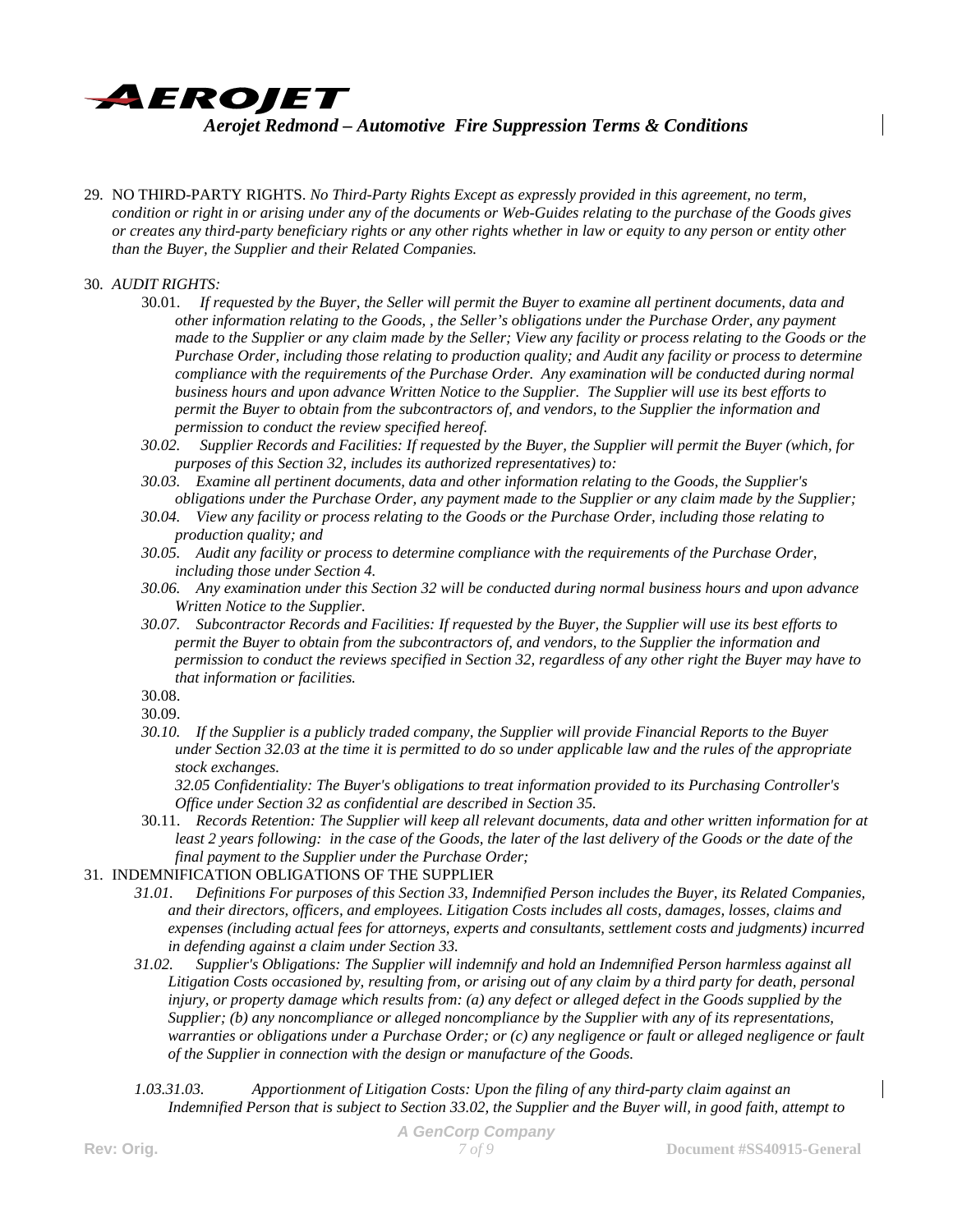

*reach agreement concerning whether, notwithstanding the provisions of Section 33.02, it is appropriate under the circumstances of the particular case to apportion Litigation Costs between the Supplier and the Buyer.* 

- *31.04. Factors to be Considered in Apportionment: In determining whether and to what extent Litigation Costs should be apportioned between the Supplier and the Buyer under Section 33, all relevant factors should be considered, including the relative strength of the claim, whether the claimant alleges solely that the Indemnified Person is vicariously liable for the Supplier's fault (for a defect in the Goods for which the Supplier is primarily responsible*
- *31.05. Fault alleged on the part of an Indemnified Person consists of a mere failure to discover or guard against the Supplier's negligence or an alleged defect in the Goods . Absent an agreement on apportioning Litigation Costs, the terms of Section 33 will apply.*
- *31.06. Work Performed on Premises: If the Supplier performs any work on an Indemnified Person's premisesor utilizes the property of an Indemnified Person, whether on or off the Indemnified Person's premises, the Supplier will indemnify and hold the Indemnified Persons harmless from and against any liability, claims, demands or expenses (including actual fees of attorneys and other professionals) for damages to the property of or injuries (including death) to Indemnified Persons, their employees or any other person arising from or in connection with the Supplier's performance of work or use of the Indemnified Person's property, except for such liability, claim, or demand arising out of the sole negligence of an Indemnified Person..*

#### , *32. CONFIDENTIALITY*

- *32.01. Confidential Information: Confidential Information is information that meets the requirements specified below for Supplier Confidential Information or Buyer Confidential Information. Information that does not meet these requirements is not Confidential Information, regardless of any legend or marking to the contrary. A reference in this Section 34 to Confidential Information of the Other Party is a reference to Supplier Confidential Information when the reference relates to an obligation of the Buyer, and to Buyer Confidential Information when the reference relates to an obligation of the Supplier.*
- *32.01.01.Supplier Confidential Information is any information disclosed under the Purchase Order that meets all of the following requirements:*
- *32.01.02.The information is non-public information that is proprietary to: (A) the Supplier; (B) any of its Related Companies; or (C) any third party to which any of them has an obligation of confidentiality relating to the information.*
- *32.01.03.The information is disclosed to the Buyer: (A) in tangible form and identified as confidential in the tangible form; or (B) orally, and is identified as confidential at the time of disclosure, and is described in a written statement (which must also identify it as confidential) within a reasonable time after disclosure.*
- *32.01.04.The information is: (A) Level Two Materials; (B) provided under a Team Value Management initiative; (C) Embedded Software;*
- *32.01.05.Buyer Confidential Information is any information that meets all of the following requirements, regardless of whether it has been disclosed under the Purchase Order:*
- *32.01.06.The information is non-public information that is proprietary to: (A) the Buyer; (B) any of its Related Companies; or (C) any third party to which any of them has an obligation of confidentiality relating to the information.*
- *32.01.07.The information is:*
- *32.01.08.a Volume Projection, or is provided under a Team Value Management initiative;*
- *32.01.09.the Buyer's or any of its Related Companies' future product plans or any details of those plans; or*
- *32.01.10.any other information identified by the Buyer or any of its Related Companies (orally or in writing) as confidential.*
- *32.02. Obligations and Standard of Care*
- *32.02.01.The Buyer and the Supplier will each use Reasonable Care to protect the confidentiality of Confidential Information of the Other Party. Reasonable Care is the standard of care that the party holding the information would use in protecting the confidentiality of its own confidential information.*
- *32.02.02.Some of the Buyer's and its Related Companies' electronic systems (for example, WERS) are designed for collaboration and the sharing of information among multiple parties, including other suppliers. The Supplier should not input Supplier Confidential Information into any electronic system of the Buyer or any of its*